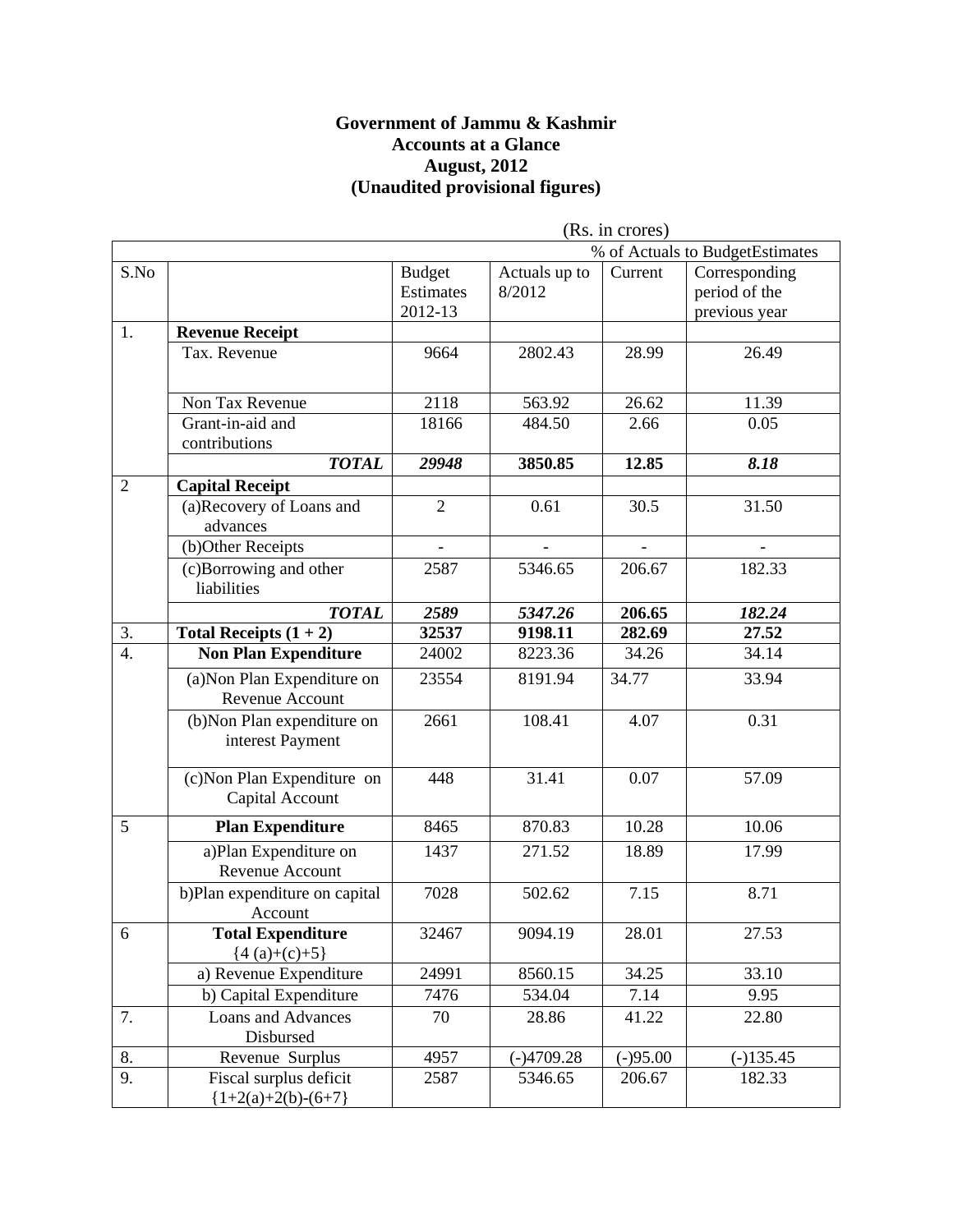# **(Format of the Progressive Figures)**

#### **TAX REVENUE**

| <b>Months</b>       | 2012-13        |                    | 2011-12        |                    |
|---------------------|----------------|--------------------|----------------|--------------------|
|                     | <b>Monthly</b> | <b>Progressive</b> | <b>Monthly</b> | <b>Progressive</b> |
| <b>April, 2012</b>  | 999.67         | 999.67             | 559.30         | 559.30             |
| <b>May, 2012</b>    | 355.81         | 1355.48            | 314.80         | 874.10             |
| <b>June, 2012</b>   | 238.95         | 1594.43            | 202.63         | 1076.73            |
| <b>July, 2012</b>   | 805.67         | 2400.10            | 601.11         | 1677.84            |
| <b>August, 2012</b> | 402.33         | 2802.43            | 312.07         | 1989.91            |
|                     |                |                    |                |                    |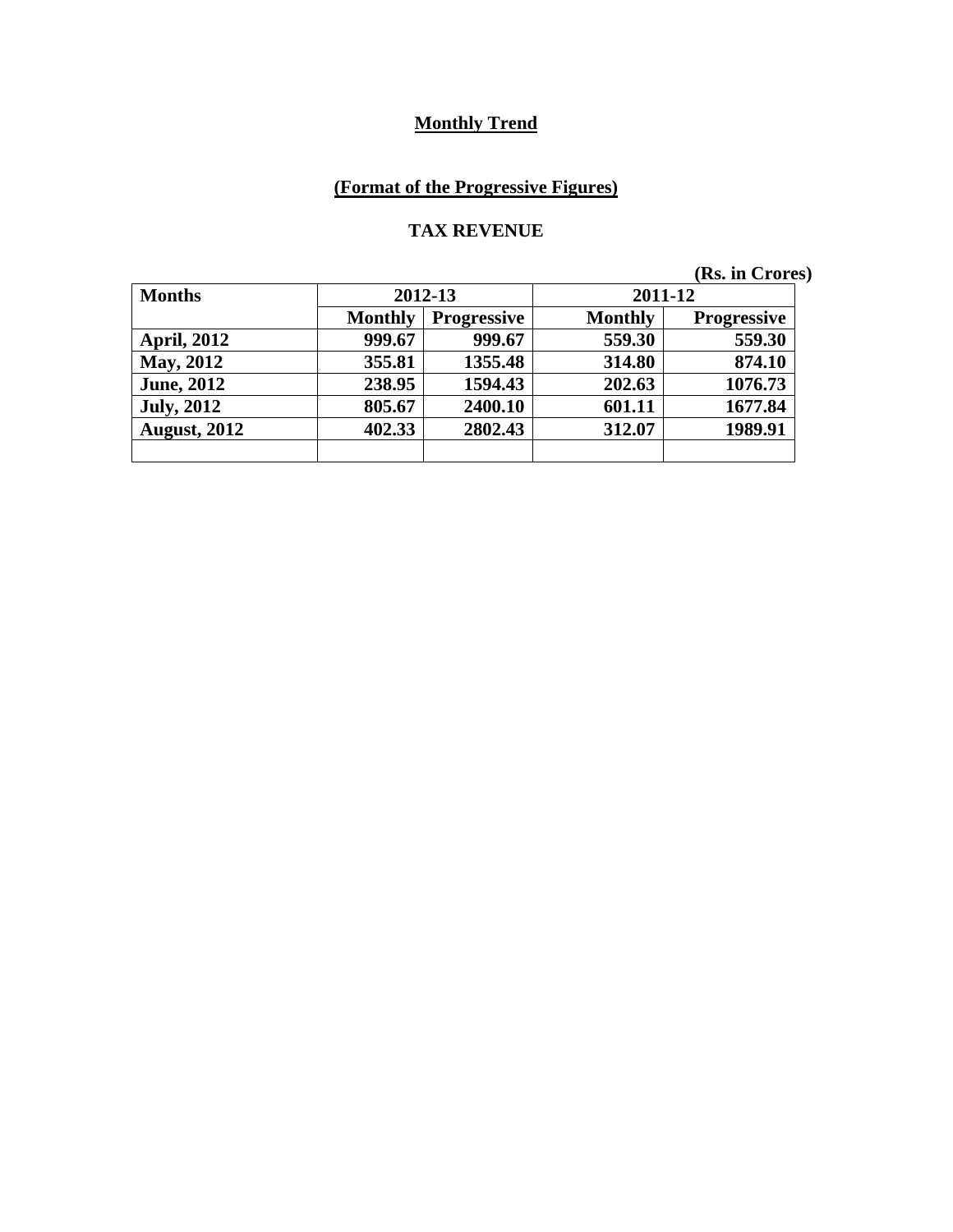# **(Format of the Progressive Figures)**

#### **NON-TAX REVENUE**

| <b>Months</b>       |                | 2012-13            |                | 2011-12            |  |
|---------------------|----------------|--------------------|----------------|--------------------|--|
|                     | <b>Monthly</b> | <b>Progressive</b> | <b>Monthly</b> | <b>Progressive</b> |  |
| <b>April, 2012</b>  | 50.08          | 50.08              | 15.12          | 15.12              |  |
| <b>May, 2012</b>    | 217.30         | 267.38             | 24.15          | 39.27              |  |
| <b>June, 2012</b>   | 70.41          | 337.79             | 39.51          | 78.78              |  |
| <b>July, 2012</b>   | 112.68         | 450.47             | 67.05          | 145.83             |  |
| <b>August, 2012</b> | 113.45         | 563.92             | 38.81          | 184.64             |  |
|                     |                |                    |                |                    |  |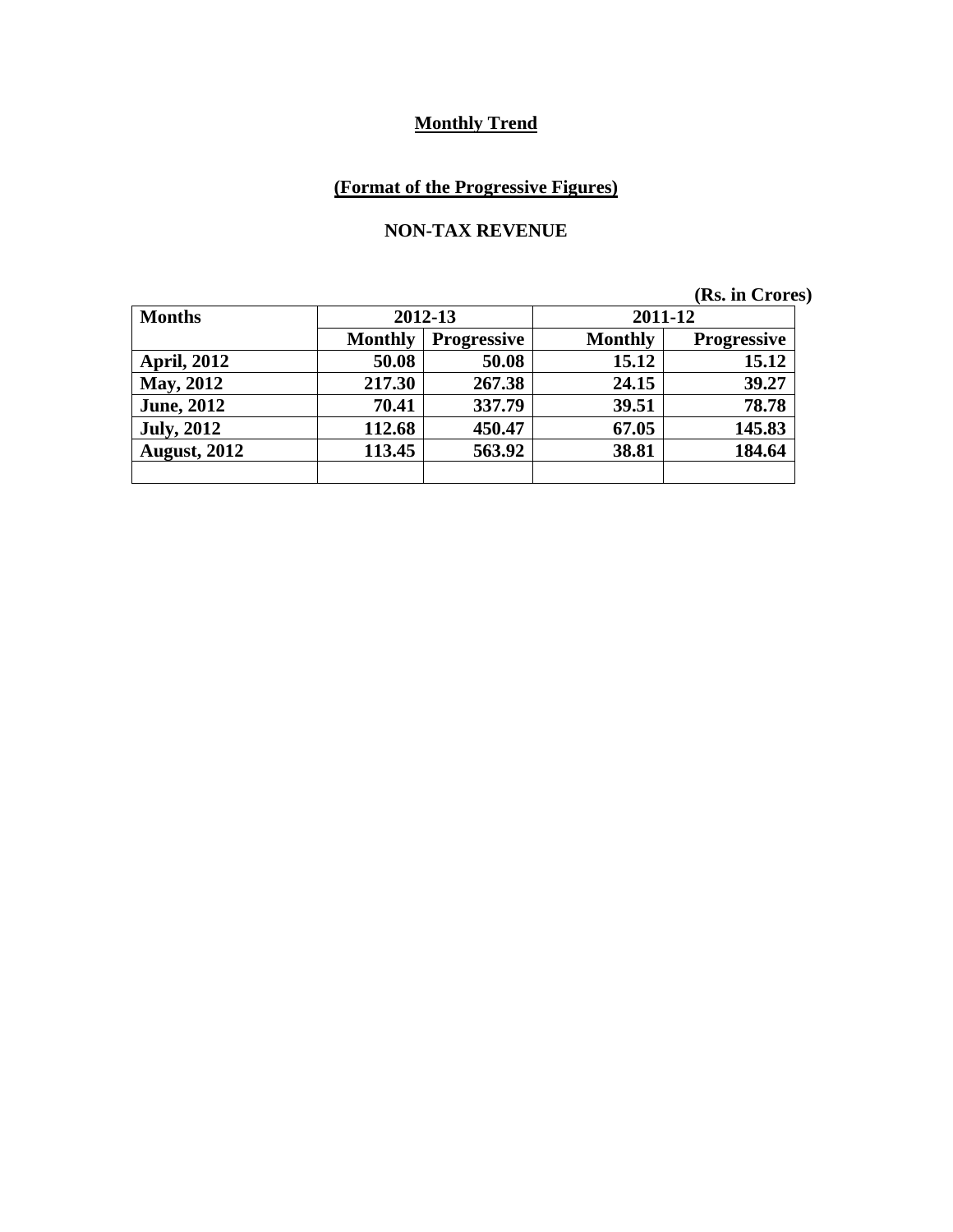### **(Format of the Progressive Figures)**

#### **REVENUE RECEIPTS OF GRANT-IN-AID AND CONTRIBUTION**

|                     |                |                    |                | (Rs. in Crores)    |
|---------------------|----------------|--------------------|----------------|--------------------|
| <b>Months</b>       |                | 2012-13            | 2011-12        |                    |
|                     | <b>Monthly</b> | <b>Progressive</b> | <b>Monthly</b> | <b>Progressive</b> |
| <b>April, 2012</b>  | 483.00         | 483.00             | 1.52           | 1.52               |
| <b>May, 2012</b>    | $\blacksquare$ | 483.00             | 1.10           | 2.62               |
| <b>June</b> , 2012  | 1.50           | 484.50             | 6.85           | 9.47               |
| <b>July, 2012</b>   | $\blacksquare$ | 484.50             | 0.15           | 9.62               |
| <b>August, 2012</b> | $\blacksquare$ | 484.50             | $\blacksquare$ | 9.92               |
|                     |                |                    |                |                    |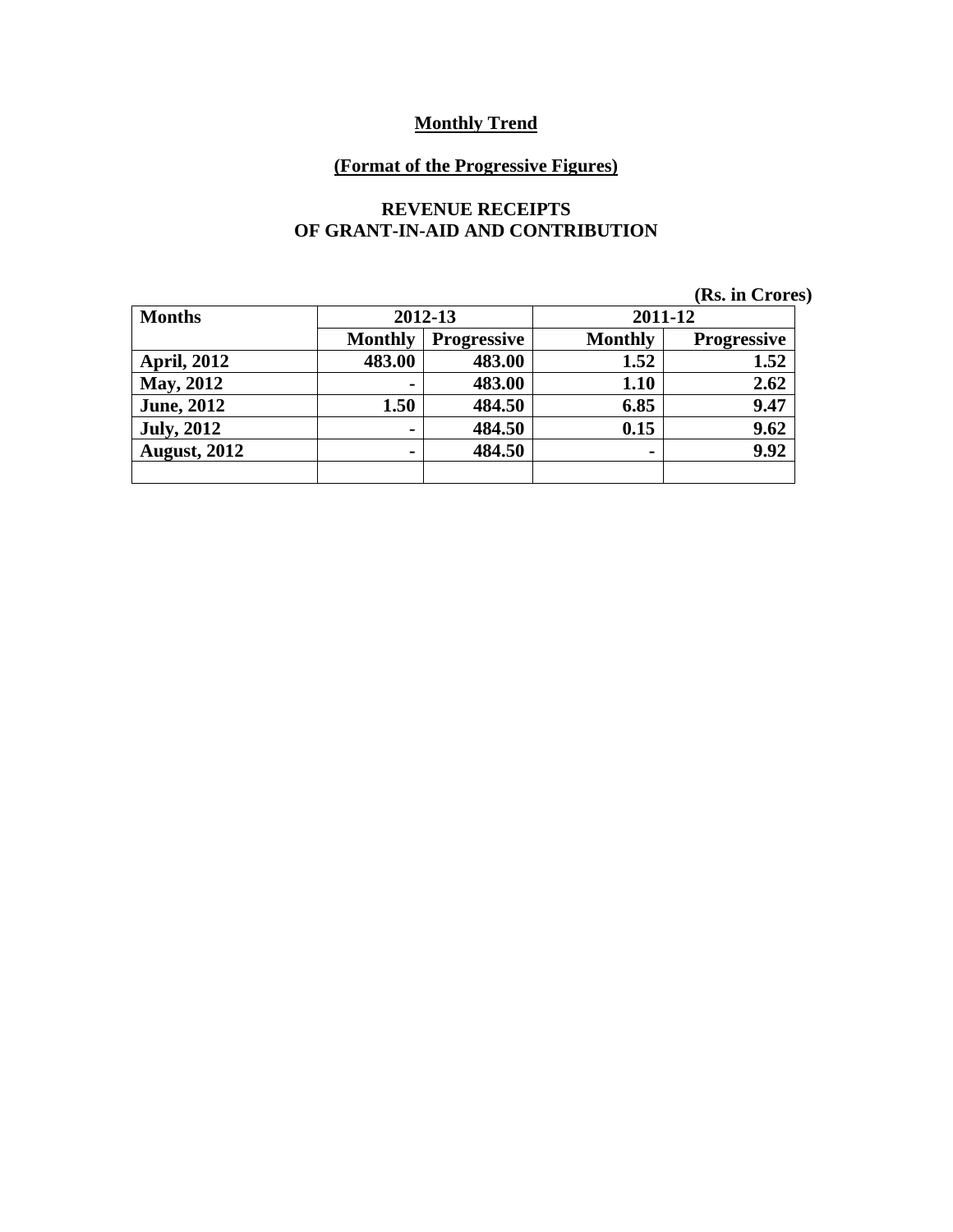# **(Format of the Progressive Figures)**

### **RECOVERY OF LOANS & ADVANCES**

| (Rs. in Crores) |  |  |
|-----------------|--|--|
|-----------------|--|--|

| <b>Months</b>       |                | 2012-13            |                | 2011-12            |  |
|---------------------|----------------|--------------------|----------------|--------------------|--|
|                     | <b>Monthly</b> | <b>Progressive</b> | <b>Monthly</b> | <b>Progressive</b> |  |
| <b>April, 2012</b>  | 0.14           | 0.14               | 0.13           | 0.13               |  |
| <b>May, 2012</b>    | 0.10           | 0.24               | 0.09           | 0.22               |  |
| <b>June, 2012</b>   | 0.17           | 0.41               | 0.11           | 0.33               |  |
| <b>July, 2012</b>   | 0.11           | 0.52               | 0.13           | 0.46               |  |
| <b>August, 2012</b> | 0.09           | 0.61               | 0.17           | 0.63               |  |
|                     |                |                    |                |                    |  |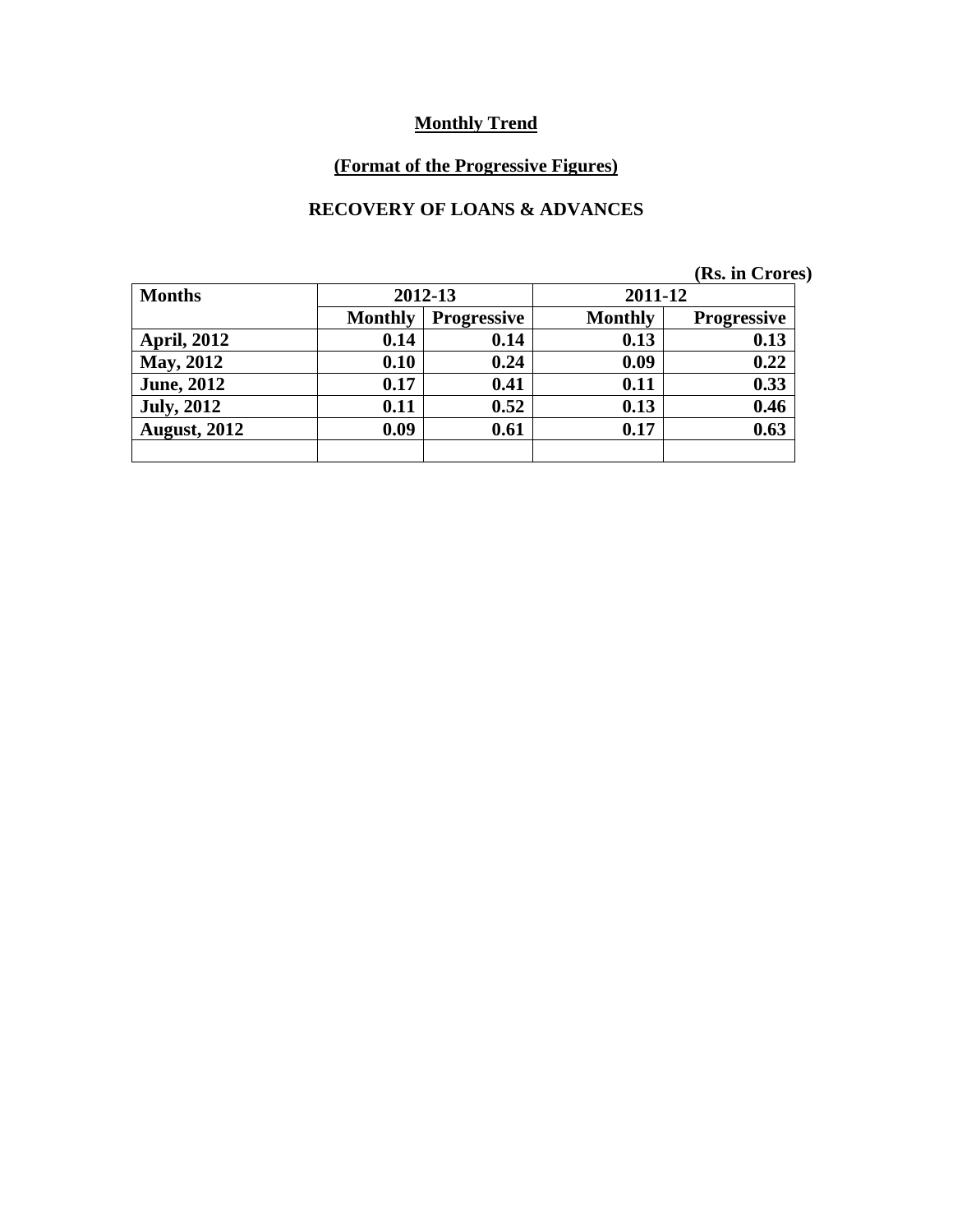# **(Format of the Progressive Figures)**

### **BORROWING & OTHER LIABILITIES**

|                     |                |                    |                | (Rs. in Crores)    |
|---------------------|----------------|--------------------|----------------|--------------------|
| <b>Months</b>       |                | 2012-13            | 2011-12        |                    |
|                     | <b>Monthly</b> | <b>Progressive</b> | <b>Monthly</b> | <b>Progressive</b> |
| <b>April, 2012</b>  | 386.17         | 386.17             | 587.43         | 587.43             |
| <b>May, 2012</b>    | 919.92         | 1306.09            | 884.33         | 1471.76            |
| <b>June, 2012</b>   | 1118.72        | 2424.81            | 1353.51        | 2825.27            |
| <b>July, 2012</b>   | 1250.74        | 3675.55            | 1069.94        | 3895.21            |
| <b>August, 2012</b> | 1596.02        | 5346.65            | 2187.46        | 6082.67            |
|                     |                |                    |                |                    |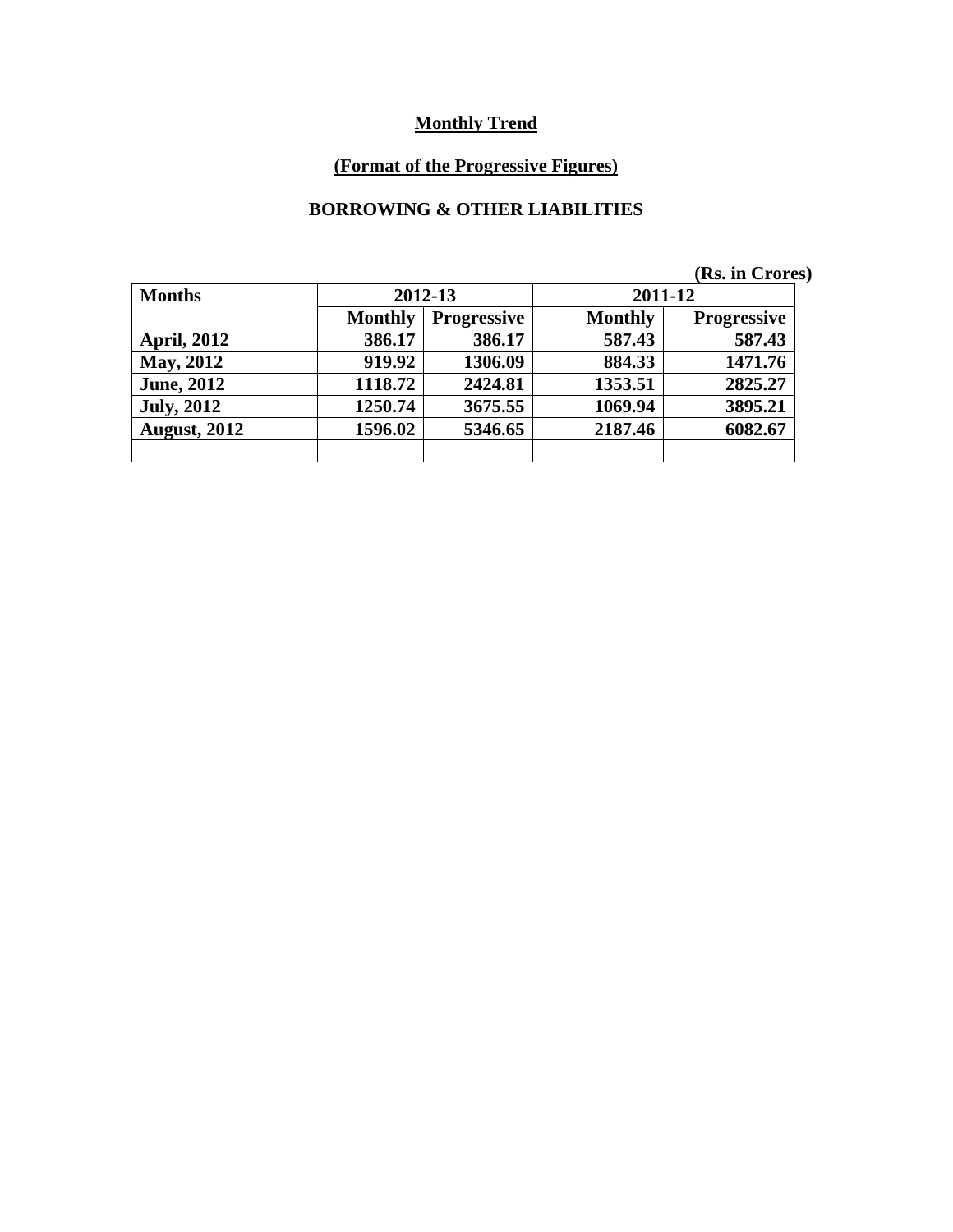# **(Format of the Progressive Figures)**

### **NON PLAN EXPENDITURE ON REVENUE ACCOUNT**

|  | (Rs. in Crores) |  |
|--|-----------------|--|
|--|-----------------|--|

| <b>Months</b>       | 2012-13        |                    | 2011-12        |                    |
|---------------------|----------------|--------------------|----------------|--------------------|
|                     | <b>Monthly</b> | <b>Progressive</b> | <b>Monthly</b> | <b>Progressive</b> |
| <b>April, 2012</b>  | 1852.09        | 1852.09            | 1140.09        | 1140.09            |
| May, 2012           | 1384.37        | 3236.46            | 1142.33        | 2282.42            |
| <b>June, 2012</b>   | 1326.29        | 4562.75            | 1387.30        | 3669.72            |
| <b>July, 2012</b>   | 1875.79        | 6438.54            | 1524.22        | 5193.94            |
| <b>August, 2012</b> | 1753.39        | 8191.94            | 2121.69        | 7315.63            |
|                     |                |                    |                |                    |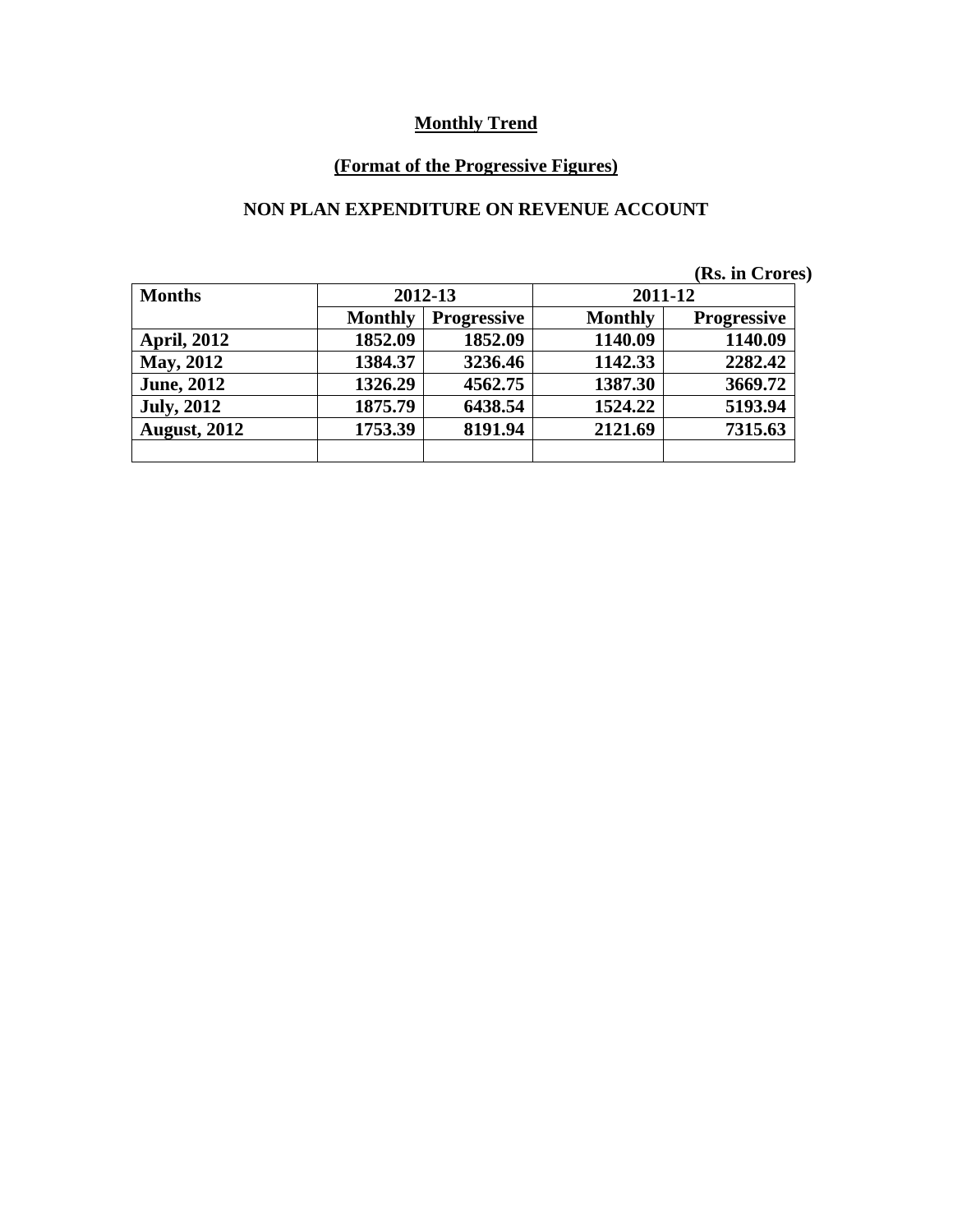# **(Format of the Progressive Figures)**

### **NON PLAN EXPENDITURE ON INTEREST PAYMENT**

| <b>Months</b>       | 2012-13        |                    | 2011-12        |                    |
|---------------------|----------------|--------------------|----------------|--------------------|
|                     | <b>Monthly</b> | <b>Progressive</b> | <b>Monthly</b> | <b>Progressive</b> |
| <b>April, 2012</b>  | 96.62          | 96.62              | ۰              |                    |
| May, 2012           | -              | 96.62              | ۰              |                    |
| <b>June, 2012</b>   | 1.23           | 97.85              | 1.40           | 1.40               |
| <b>July, 2012</b>   | 10.56          | 108.41             | 0.42           | 1.82               |
| <b>August, 2012</b> |                | 108.41             | 5.62           | 7.44               |
|                     |                |                    |                |                    |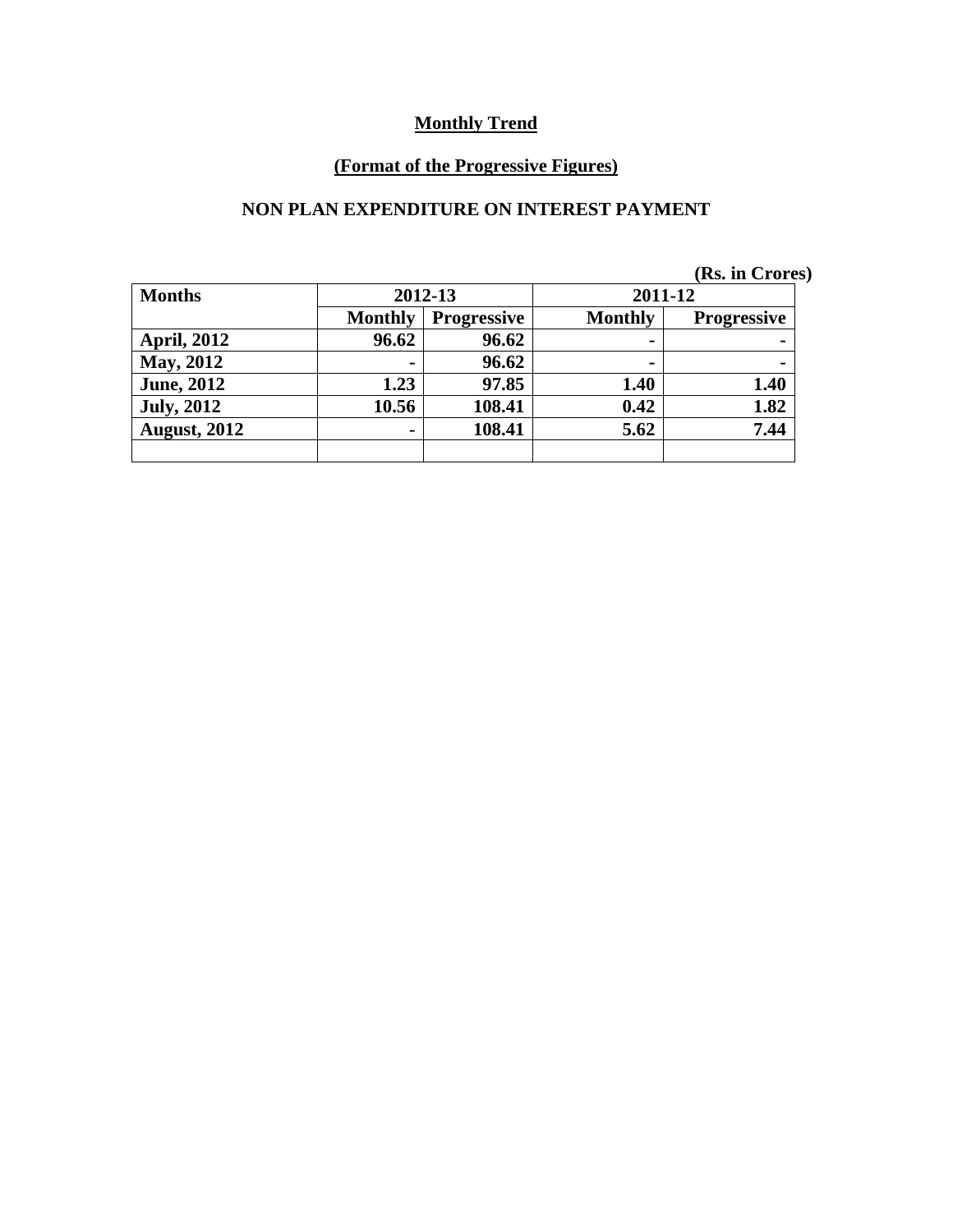# **(Format of the Progressive Figures)**

### **NON PLAN EXPENDITURE ON CAPITAL ACCOUNT**

|  |  | (Rs. in Crores) |
|--|--|-----------------|
|--|--|-----------------|

| <b>Months</b>       | 2012-13        |                    | 2011-12        |                    |
|---------------------|----------------|--------------------|----------------|--------------------|
|                     | <b>Monthly</b> | <b>Progressive</b> | <b>Monthly</b> | <b>Progressive</b> |
| <b>April, 2012</b>  | $(-)18.59$     | $(-)18.59$         | $-$ ) 19.62    | $(-)$ 19.62        |
| <b>May, 2012</b>    | $(-)1.93$      | $(-)20.52$         | 38.54          | 18.92              |
| <b>June, 2012</b>   | $(-)7.03$      | $(-)27.55$         | 70.37          | 89.29              |
| <b>July, 2012</b>   | 23.00          | $(-)4.55$          | 4.22           | 93.51              |
| <b>August, 2012</b> | 35.00          | 31.41              | 12.12          | 105.63             |
|                     |                |                    |                |                    |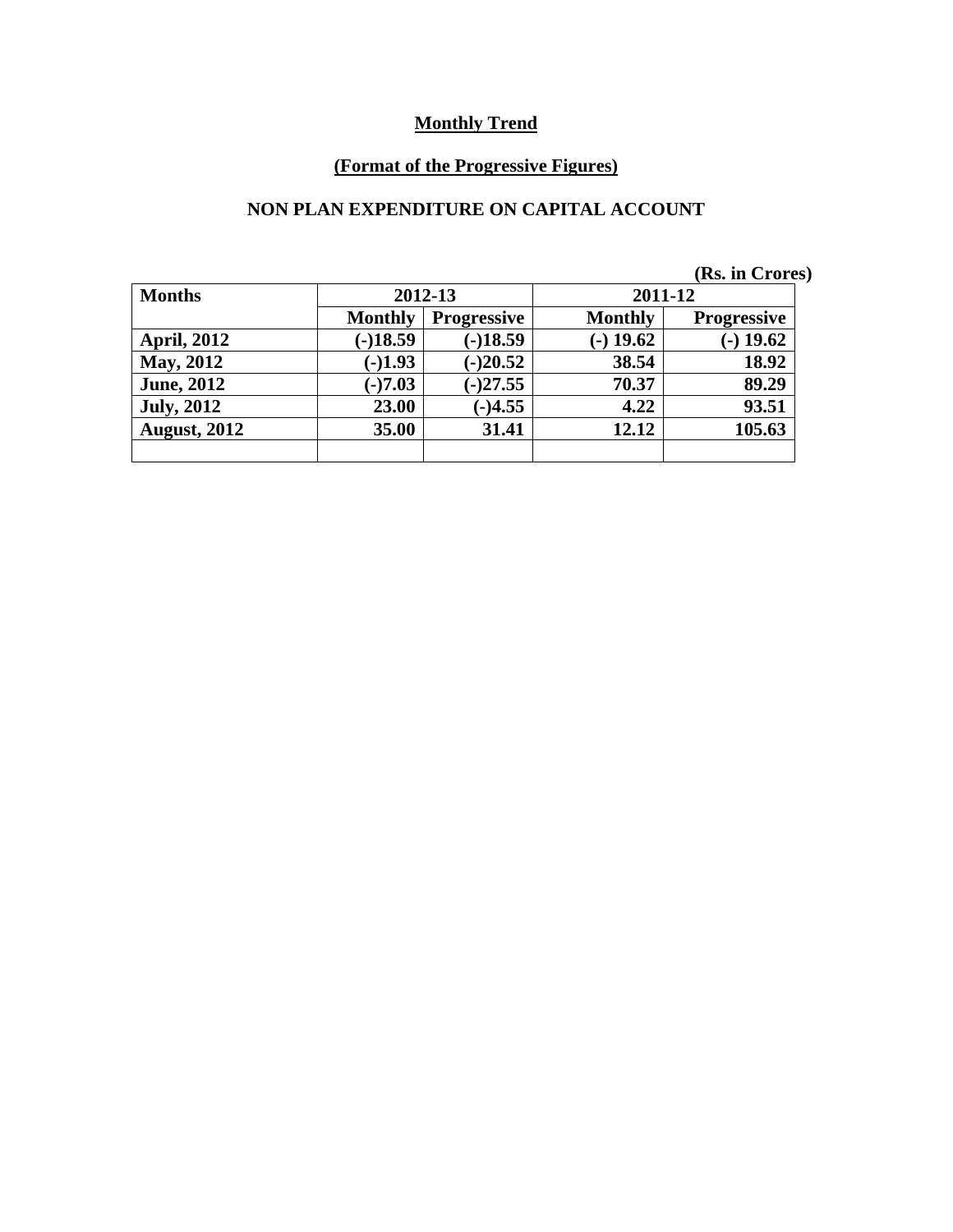# **(Format of the Progressive Figures)**

### **PLAN EXPENDITURE ON REVENUE ACCOUNT**

|  | (Rs. in Crores) |
|--|-----------------|
|  |                 |

| <b>Months</b>       | 2012-13        |                    | 2011-12 |                    |
|---------------------|----------------|--------------------|---------|--------------------|
|                     | <b>Monthly</b> | <b>Progressive</b> |         | <b>Progressive</b> |
| <b>April, 2012</b>  | 76.26          | 76.26              | 24.63   | 24.63              |
| <b>May, 2012</b>    | 58.56          | 134.82             | 20.70   | 45.33              |
| <b>June, 2012</b>   | 46.46          | 181.28             | 44.19   | 89.52              |
| <b>July, 2012</b>   | 90.25          | 271.53             | 45.40   | 134.92             |
| <b>August, 2012</b> | 96.68          | 271.52             | 81.38   | 216.30             |
|                     |                |                    |         |                    |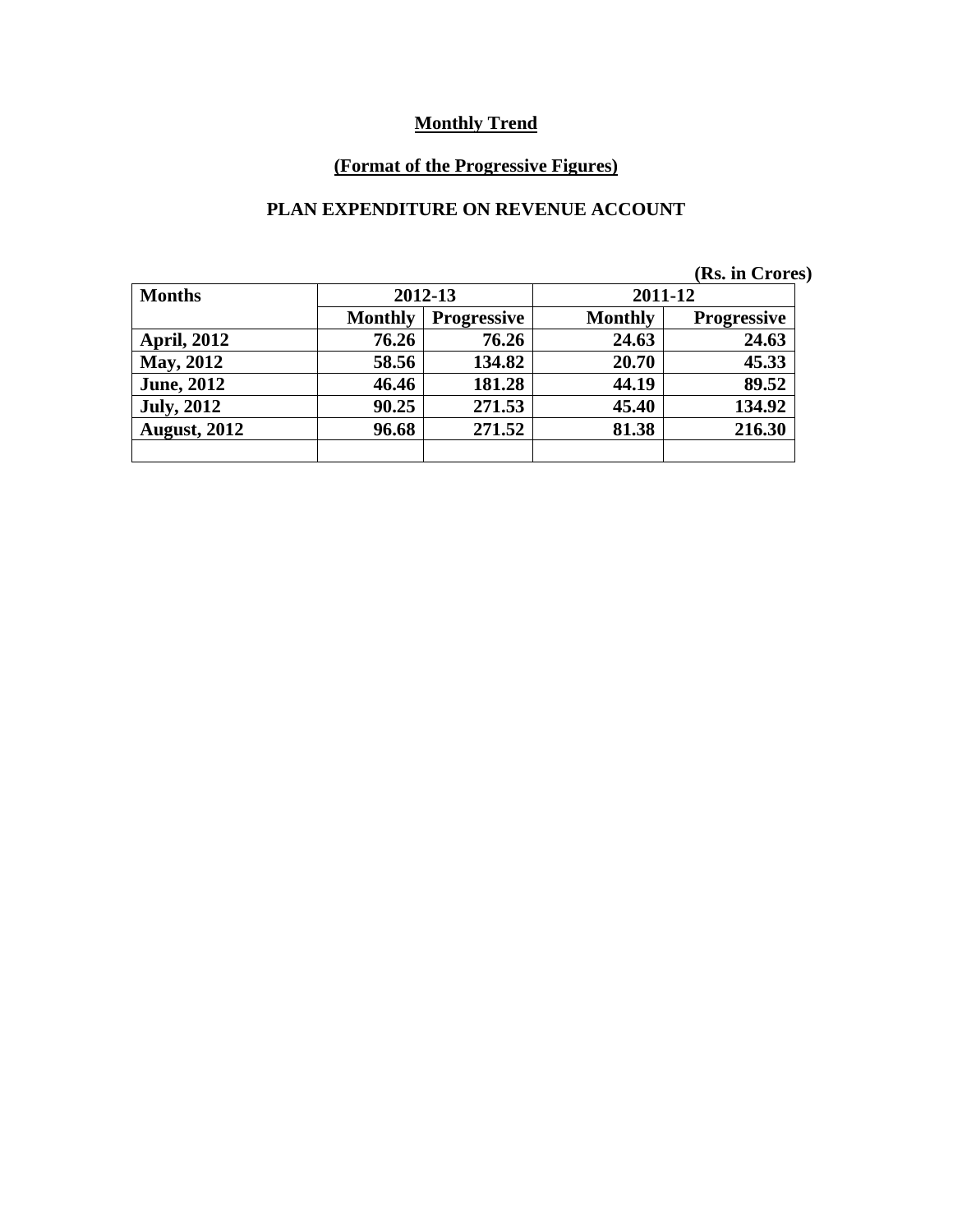# **(Format of the Progressive Figures)**

### **PLAN EXPENDITURE ON CAPITAL ACCOUNT**

| <b>Months</b>       | 2012-13                              |        | 2011-12        |                    |  |
|---------------------|--------------------------------------|--------|----------------|--------------------|--|
|                     | <b>Monthly</b><br><b>Progressive</b> |        | <b>Monthly</b> | <b>Progressive</b> |  |
| <b>April, 2012</b>  | 9.30                                 | 9.30   | 18.40          | 18.40              |  |
| <b>May, 2012</b>    | 42.89                                | 52.19  | 22.85          | 41.25              |  |
| <b>June, 2012</b>   | 63.19                                | 115.38 | 91.49          | 132.74             |  |
| <b>July, 2012</b>   | 172.48                               | 287.86 | 158.99         | 291.73             |  |
| <b>August, 2012</b> | 214.76                               | 502.62 | 319.93         | 611.66             |  |
|                     |                                      |        |                |                    |  |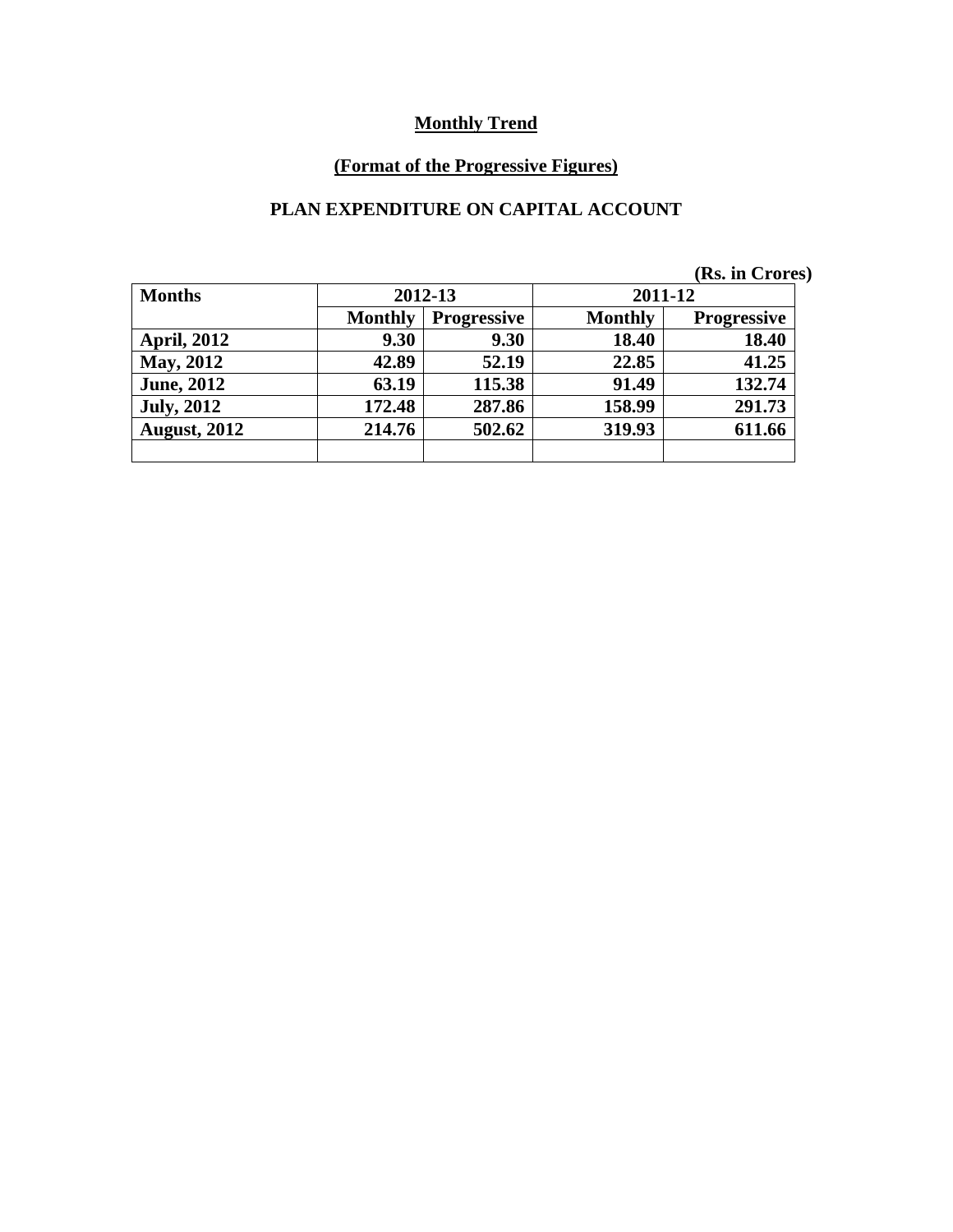# **(Format of the Progressive Figures)**

### **TOTAL EXPENDITURE ON REVENUE ACCOUNT**

| (Rs. in Crores) |  |
|-----------------|--|
|-----------------|--|

| <b>Months</b>       | 2012-13        |                    | 2011-12        |                    |  |
|---------------------|----------------|--------------------|----------------|--------------------|--|
|                     | <b>Monthly</b> | <b>Progressive</b> | <b>Monthly</b> | <b>Progressive</b> |  |
| <b>April, 2012</b>  | 1928.35        | 1928.35            | 1164.72        | 1164.72            |  |
| May, 2012           | 1442.93        | 3371.28            | 1163.03        | 2327.75            |  |
| <b>June, 2012</b>   | 1372.75        | 4744.03            | 1431.49        | 3759.24            |  |
| <b>July, 2012</b>   | 1966.04        | 6710.07            | 1569.62        | 5328.86            |  |
| <b>August, 2012</b> | 1850.07        | 8560.15            | 2203.07        | 7531.93            |  |
|                     |                |                    |                |                    |  |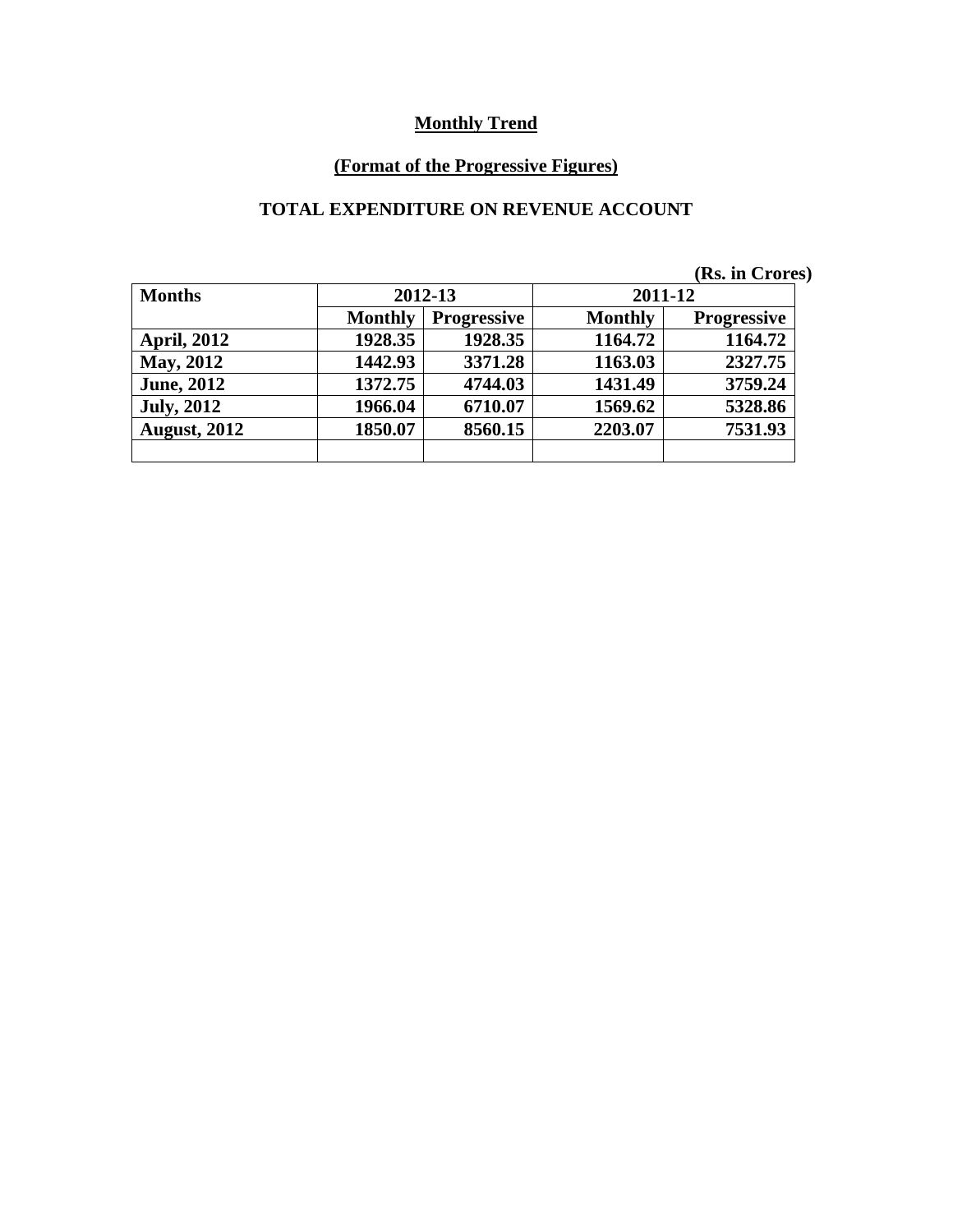# **(Format of the Progressive Figures)**

### **TOTAL EXPENDITURE ON CAPITAL ACCOUNT**

|                     |                |                    |                | (Rs. in Crores)    |  |
|---------------------|----------------|--------------------|----------------|--------------------|--|
| <b>Months</b>       |                | 2012-13            | 2011-12        |                    |  |
|                     | <b>Monthly</b> | <b>Progressive</b> | <b>Monthly</b> | <b>Progressive</b> |  |
| <b>April, 2012</b>  | $(-)9.29$      | $(-)9.29$          | $-1.22$        | 1.22<br>- 1        |  |
| <b>May, 2012</b>    | 40.96          | 31.67              | 61.39          | 60.17              |  |
| <b>June, 2012</b>   | 56.16          | 87.83              | 161.86         | 222.03             |  |
| <b>July, 2012</b>   | 195.48         | 283.31             | 163.21         | 385.21             |  |
| <b>August, 2012</b> | 250.74         | 534.04             | 332.08         | 717.29             |  |
|                     |                |                    |                |                    |  |
|                     |                |                    |                |                    |  |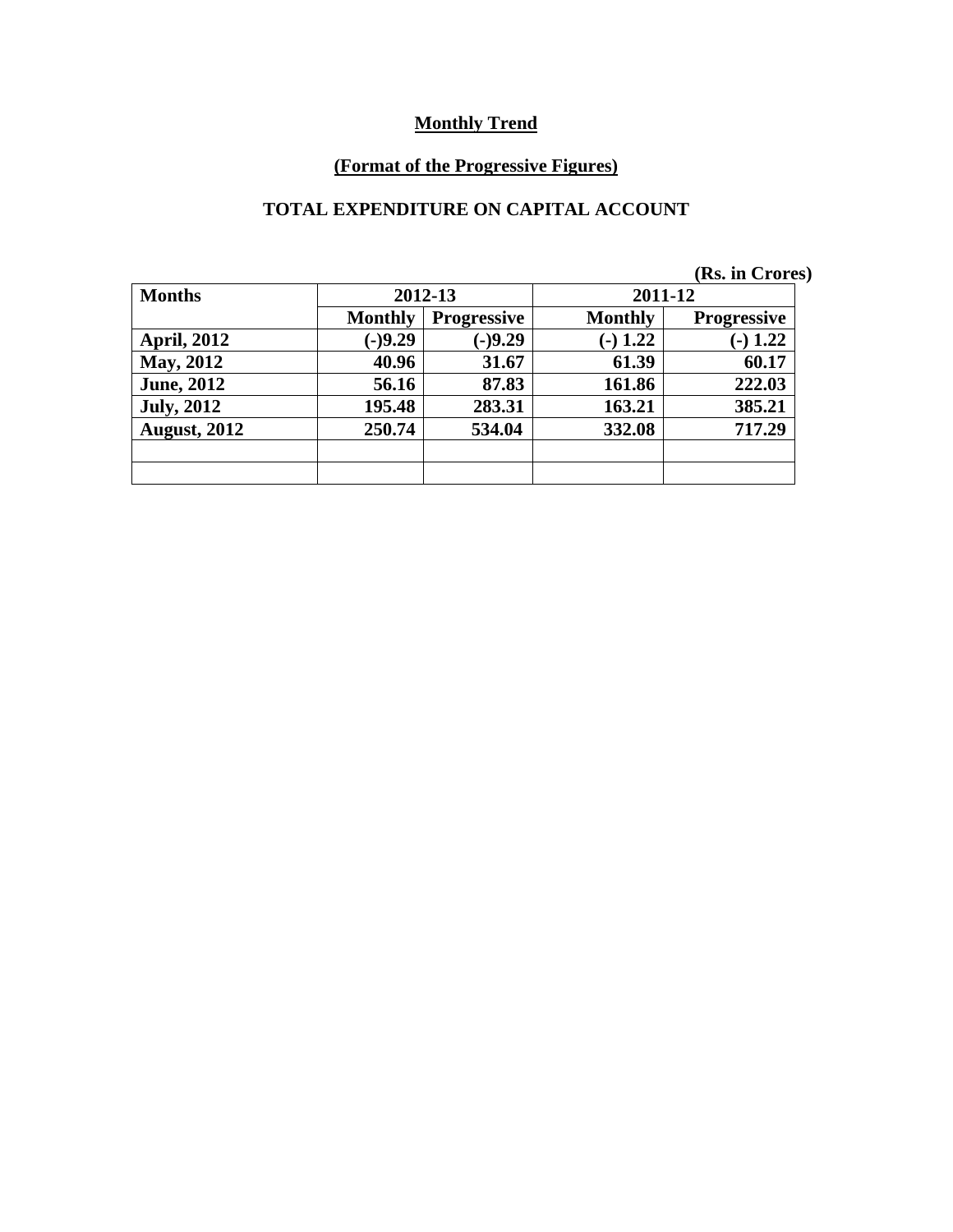# **(Format of the Progressive Figures)**

### **LOANS & ADVANCES DISBURSED**

|  | (Rs. in Crores) |
|--|-----------------|
|  |                 |

| <b>Months</b>       | 2012-13                              |       | 2011-12        |                    |
|---------------------|--------------------------------------|-------|----------------|--------------------|
|                     | <b>Monthly</b><br><b>Progressive</b> |       | <b>Monthly</b> | <b>Progressive</b> |
| <b>April, 2012</b>  |                                      |       | ۰              |                    |
| May, 2012           | 9.24                                 | 9.24  | 0.05           | 0.05               |
| <b>June, 2012</b>   | 0.83                                 | 10.07 | 9.25           | 9.30               |
| <b>July, 2012</b>   | 7.69                                 | 17.76 | 5.56           | 14.86              |
| <b>August, 2012</b> | 11.09                                | 28.86 | 3.38           | 18.24              |
|                     |                                      |       |                |                    |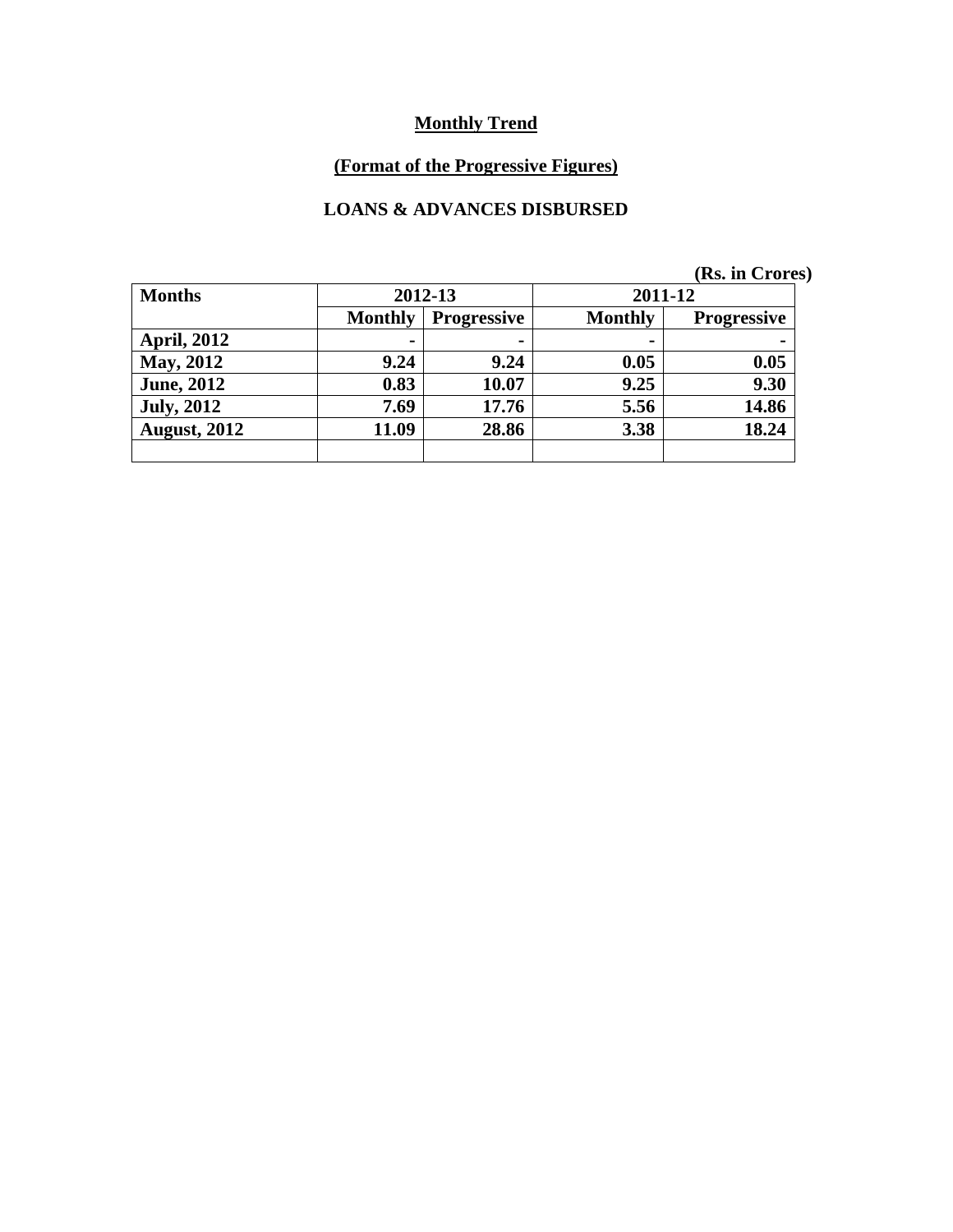### **(Format of the Progressive Figures)**

#### **REVENUE SURPLUS**

| <b>Months</b>       |                | 2012-13            | 2011-12        |                    |  |
|---------------------|----------------|--------------------|----------------|--------------------|--|
|                     | <b>Monthly</b> | <b>Progressive</b> | <b>Monthly</b> | <b>Progressive</b> |  |
| <b>April, 2012</b>  | $(-)395.60$    | $(-)395.60$        | $(-)$ 588.78   | $(-)$ 588.78       |  |
| <b>May, 2012</b>    | $(-)869.82$    | $(-)1265.42$       | $(-)822.98$    | $(-)1411.76$       |  |
| <b>June, 2012</b>   | $(-)1061.89$   | $(-)2327.31$       | $(-)1182.50$   | $(-)2594.26$       |  |
| <b>July, 2012</b>   | $(-)1047.69$   | $(-)3375.00$       | $(-)901.31$    | $(-)3495.57$       |  |
| <b>August, 2012</b> | $(-)1334.28$   | $(-)4709.28$       | $(-)1852.19$   | $(-)$ 5347.76      |  |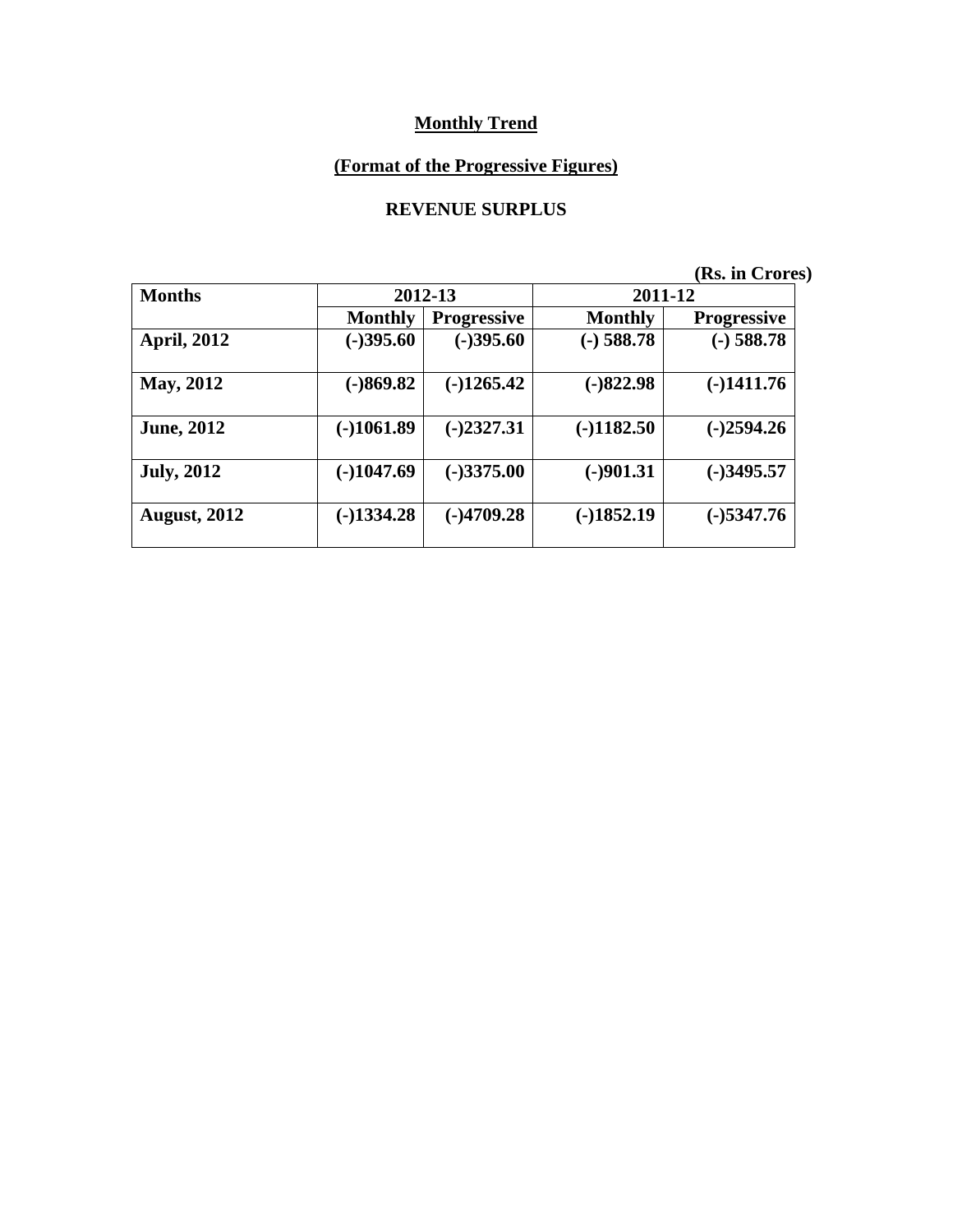# **(Format of the Progressive Figures)**

### **FISCAL DEFICIT**

| <b>Months</b>       | 2012-13                              |         | 2011-12        |                    |  |
|---------------------|--------------------------------------|---------|----------------|--------------------|--|
|                     | <b>Monthly</b><br><b>Progressive</b> |         | <b>Monthly</b> | <b>Progressive</b> |  |
| <b>April, 2012</b>  | 386.17                               | 386.17  | 587.43         | 587.43             |  |
| <b>May, 2012</b>    | 919.92                               | 1306.09 | 884.33         | 1471.76            |  |
| <b>June, 2012</b>   | 1118.72                              | 2424.81 | 1353.50        | 2825.26            |  |
| <b>July, 2012</b>   | 1250.74                              | 3675.55 | 1069.95        | 3895.21            |  |
| <b>August, 2012</b> | 1596.02                              | 5346.65 | 2187.45        | 6082.66            |  |
|                     |                                      |         |                |                    |  |